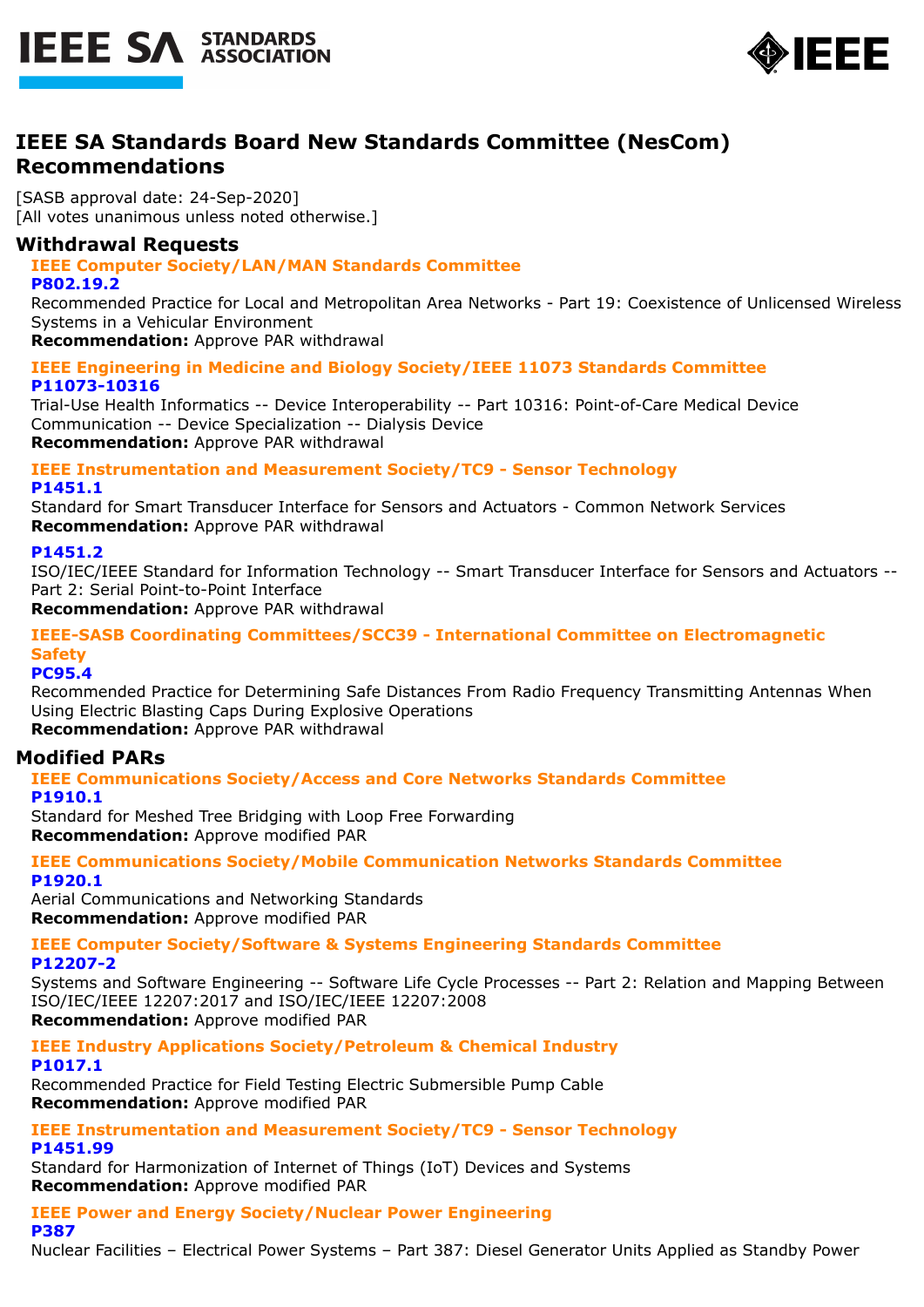Sources

**Recommendation:** Approve modified PAR

### **P2411**

Human Factors Engineering Guide for the Validation of System Designs and Integrated Systems Operations at Nuclear Facilities

**Recommendation:** Approve modified PAR

#### **IEEE Power and Energy Society/Switchgear PC37.04-2018/Cor 1**

Standard for Ratings and Requirements for AC High-Voltage Circuit Breakers with Rated Maximum Voltage Above 1000 V - Corrigendum 1

**Recommendation:** Approve modified PAR

#### **IEEE SA Board of Governors/Corporate Advisory Group P2777**

Recommended Practice for Operation of 300 MW to 600 MW Pulverized Coal Fired Boiler **Recommendation:** Approve modified PAR

### **IEEE Vehicular Technology Society/Intelligent Transportation Systems P1609.3**

Standard for Wireless Access in Vehicular Environments (WAVE) -- Networking Services **Recommendation:** Approve modified PAR

### **P2846**

Assumptions for Models in Safety-Related Automated Vehicle Behavior **Recommendation:** Approve modified PAR

### **Extension Requests**

**IEEE Antennas and Propagation Society/Antennas and Propagation Standards Committee P149**

Recommended Practice for Antenna Measurements **Recommendation:** Approve request for an extension until December 2021

### **IEEE Communications Society/Green ICT Standards Committee**

### **P1922.1**

Standard for a Method for Calculating Anticipated Emissions Caused by Virtual Machine Migration and Placement **Recommendation:** Approve request for an extension until December 2022

### **P1923.1**

Standard for Computation of Energy Efficiency Upper Bound for Apparatus Processing Communication Signal Waveforms

**Recommendation:** Approve request for an extension until December 2021

### **P1924.1**

Recommended Practice for Developing Energy Efficient Power-Proportional Digital Architectures **Recommendation:** Approve request for an extension until December 2022

### **P1925.1**

Standard for Energy Efficient Dynamic Line Rate Transmission System **Recommendation:** Approve request for an extension until December 2022

### **P1926.1**

Standard for a Functional Architecture of Distributed Energy Efficient Big Data Processing **Recommendation:** Approve request for an extension until December 2022

### **P1927.1**

Standard for Services Provided by the Energy-efficient Orchestration and Management of Virtualized Distributed Data Centers Interconnected by a Virtualized Network

**Recommendation:** Approve request for an extension until December 2022

### **P1928.1**

Standard for a Mechanism for Energy Efficient Virtual Machine Placement **Recommendation:** Approve request for an extension until December 2022

### **P1929.1**

An Architectural Framework for Energy Efficient Content Distribution **Recommendation:** Approve request for an extension until December 2022

### **IEEE Communications Society/Mobile Communication Networks Standards Committee**

**P1918.1**

Tactile Internet: Application Scenarios, Definitions and Terminology, Architecture, Functions, and Technical Assumptions

**Recommendation:** Approve request for an extension until December 2022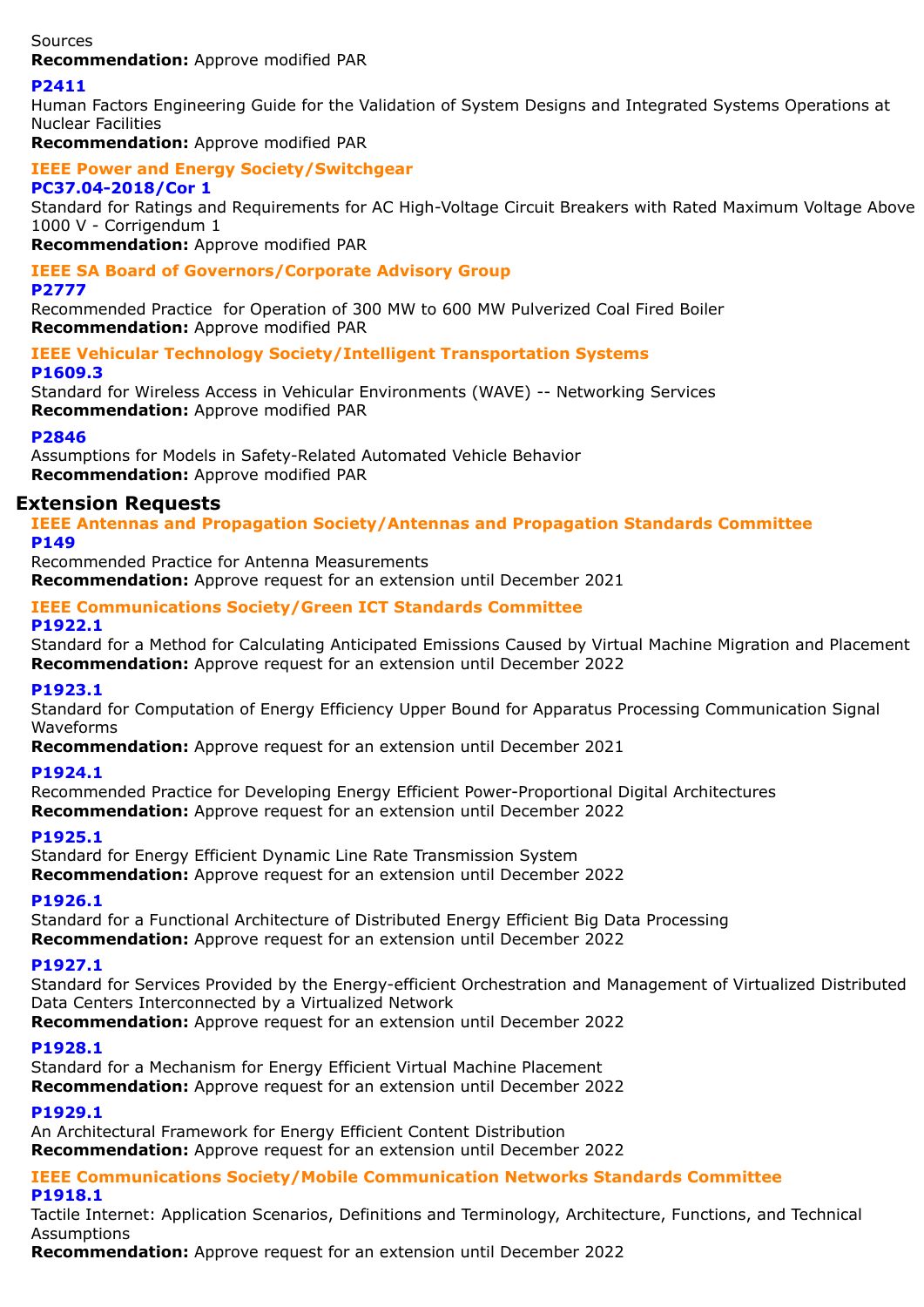### **P1918.1.1**

Haptic Codecs for the Tactile Internet

**Recommendation:** Approve request for an extension until December 2022

### **P1920.1**

Aerial Communications and Networking Standards **Recommendation:** Approve request for an extension until December 2022

### **P1931.1**

Standard for an Architectural Framework for Real-time Onsite Operations Facilitation (ROOF) for the Internet of Things

**Recommendation:** Approve request for an extension until December 2022

### **IEEE Computer Society/LAN/MAN Standards Committee**

### **P802.11ax**

Standard for Information Technology -- Telecommunications and Information Exchange Between Systems Local and Metropolitan Area Networks -- Specific Requirements Part 11: Wireless LAN Medium Access Control (MAC) and Physical Layer (PHY) Specifications Amendment Enhancements for High Efficiency WLAN **Recommendation:** Approve request for an extension until December 2021

### **P802.11ba**

Standard for Information Technology--Telecommunications and Information Exchange Between Systems Local and Metropolitan Area Networks--Specific Requirements Part 11: Wireless LAN Medium Access Control (MAC) and Physical Layer (PHY) Specifications Amendment: Wake-up Radio Operation **Recommendation:** Approve request for an extension until December 2021

### **P802.15.22.3**

Standard for Spectrum Characterization and Occupancy Sensing **Recommendation:** Defer request for an extension until the next NesCom meeting; based on whether RevCom and the SASB do not approve the standard.

## **IEEE Computer Society/Software & Systems Engineering Standards Committee**

### **P7002**

Data Privacy Process

**Recommendation:** Approve request for an extension until December 2021

### **P42010**

Standard for Systems and Software Engineering -- Architecture Description **Recommendation:** Approve request for an extension until December 2021

## **IEEE Computer Society/Test Technology**

### **P1687.1**

Standard for the Application of Interfaces and Controllers to Access 1687 IJTAG Networks Embedded Within Semiconductor Devices

**Recommendation:** Approve request for an extension until December 2022

# **IEEE Engineering in Medicine and Biology Society/IEEE 11073 Standards Committee**

### **P11073-10406**

Health Informatics -- Device Interoperability -- Part 10406: Personal Health Device Communication -- Device Specialization--Basic Electrocardiograph (ECG) (1- to 3-lead ECG)

**Recommendation:** Approve request for an extension until December 2022 (9 approve, 0 disapprove, 1 recuse [Zhong])

### **P11073-10471**

Health Informatics -- Device Interoperability -- Part 10471: Personal Health Device Communication -- Device Specialization--Independent Living Activity Hub

**Recommendation:** Approve request for an extension until December 2022 (9 approve, 0 disapprove, 1 recuse [Zhong])

### **IEEE Industry Applications Society/Industrial & Commercial Power Systems Standards Development Committee**

### **P3001.9**

Recommended Practice for the Design of Power Systems Supplying Lighting Systems in Commercial and Industrial Facilities

**Recommendation:** Approve request for an extension until December 2022 (5 approve, 2 disapprove [Fathy, Wei], 3 abstain [Kulick, Wang, Winston])

### **IEEE Instrumentation and Measurement Society/TC10 - Waveform Generation Measurement and Analysis**

### **P1241**

Standard for Terminology and Test Methods for Analog-to-Digital Converters **Recommendation:** Approve request for an extension until December 2022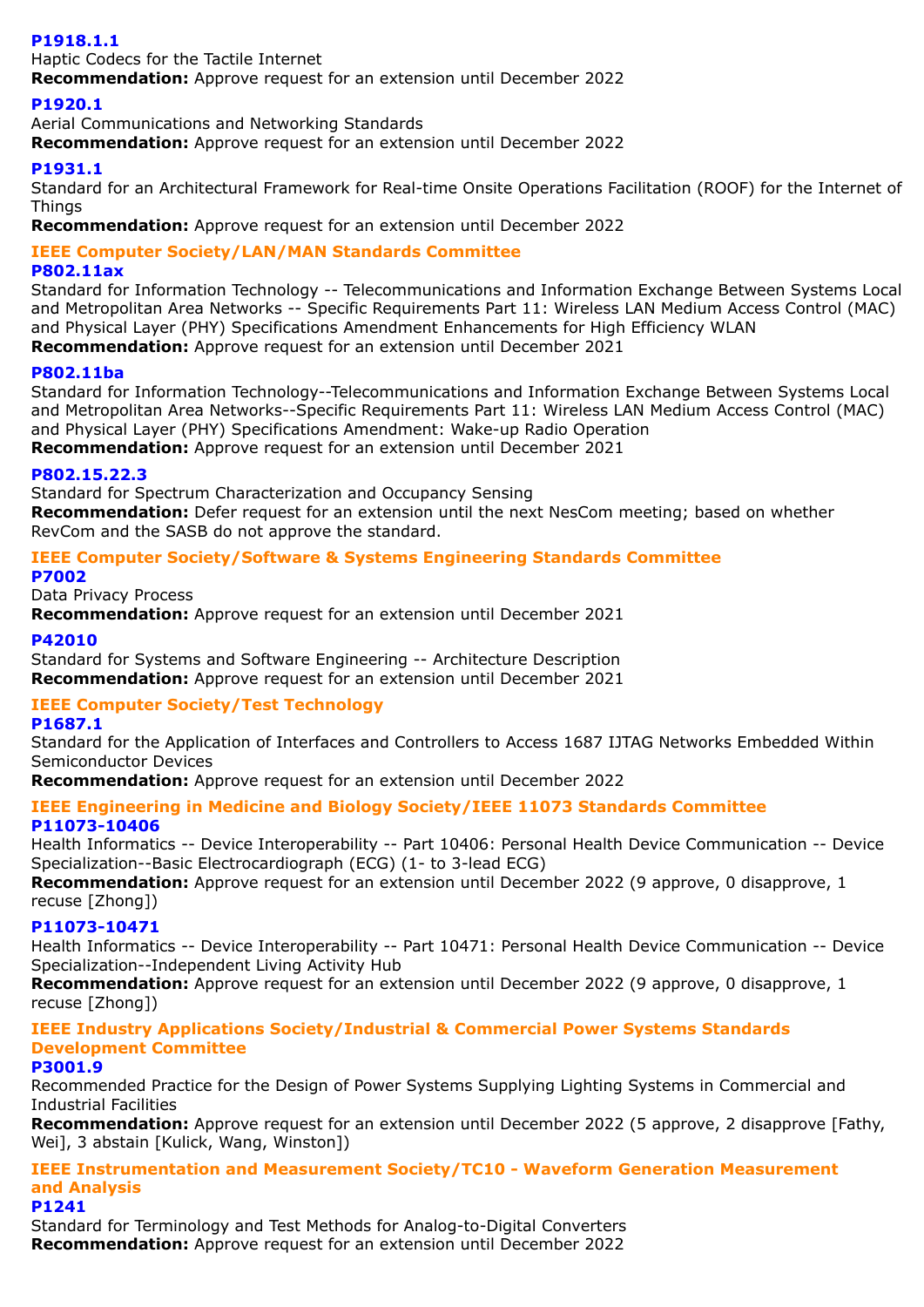# **IEEE Power and Energy Society/Electric Machinery**

### **P433**

Recommended Practice for Insulation Testing of AC Electric Machinery with High Voltage Rating up to 30 kV at Very Low Frequency

**Recommendation:** Approve request for an extension until December 2021

### **P1812**

Guide for Testing Permanent Magnet Machines **Recommendation:** Approve request for an extension until December 2023

## **IEEE Power and Energy Society/Energy Development & Power Generation**

### **P666**

Design Guide for Electric Power Service Systems for Generating Stations **Recommendation:** Approve request for an extension until December 2022

### **P1010**

Guide for Control of Hydroelectric Power Plants

**Recommendation:** Approve request for an extension until December 2021

### **P1147**

Guide for the Rehabilitation of Hydroelectric Power Plants

**Recommendation:** Approve request for an extension until December 2022

#### **IEEE Power and Energy Society/Energy Storage & Stationary Battery Committee P1188**

Recommended Practice for Maintenance, Testing, and Replacement of Valve-Regulated Lead-Acid (VRLA) Batteries for Stationary Applications

**Recommendation:** Approve request for an extension until December 2022

### **P2405**

Standard for the Design of Battery Chargers Used in Stationary Applications **Recommendation:** Approve request for an extension until December 2022

## **IEEE Power and Energy Society/Insulated Conductors**

### **P1407**

Guide for Accelerated Aging Tests for 5 kV to 46 kV Extruded Electric Power Cables Using Water-Filled Tanks **Recommendation:** Approve request for an extension until December 2021

### **P2417**

Guide to Smoke, Fire and Explosions in Underground Electrical Structures **Recommendation:** Approve request for an extension until December 2022

### **P2740**

Guide for the Selection and Installation of Electrical Cables and Cable Systems in Hazardous (Classified) Locations on Oil & Gas Land Drilling Rigs

**Recommendation:** Approve request for an extension until December 2021

## **IEEE Power and Energy Society/Nuclear Power Engineering**

### **P2411**

Human Factors Engineering Guide for the Validation of System Designs and Integrated Systems Operations at Nuclear Facilities

**Recommendation:** Approve request for an extension until December 2021

### **P2421**

Guide for Designing and Developing Computer-Based Displays for Monitoring and Control of Nuclear Facilities **Recommendation:** Approve request for an extension until December 2022

**IEEE Power and Energy Society/Power System Instrumentation and Measurements P1122**

Standard for Digital Recorders for Measurements in High-Voltage and High-Current Impulse Tests **Recommendation:** Approve request for an extension until December 2022

### **IEEE Power and Energy Society/Power System Relaying and Control P1613**

Standard for Environmental and Testing Requirements for Intelligent Electronic Devices (IEDs) Installed in Transmission and Distribution Facilities

**Recommendation:** Approve request for an extension until December 2022

## **PC37.2**

Standard Electrical Power System Device Function Numbers, Acronyms, and Contact Designations **Recommendation:** Approve request for an extension until December 2022

## **PC37.242**

Guide for Synchronization, Calibration, Testing, and Installation of Phasor Measurement Units (PMUs) for Power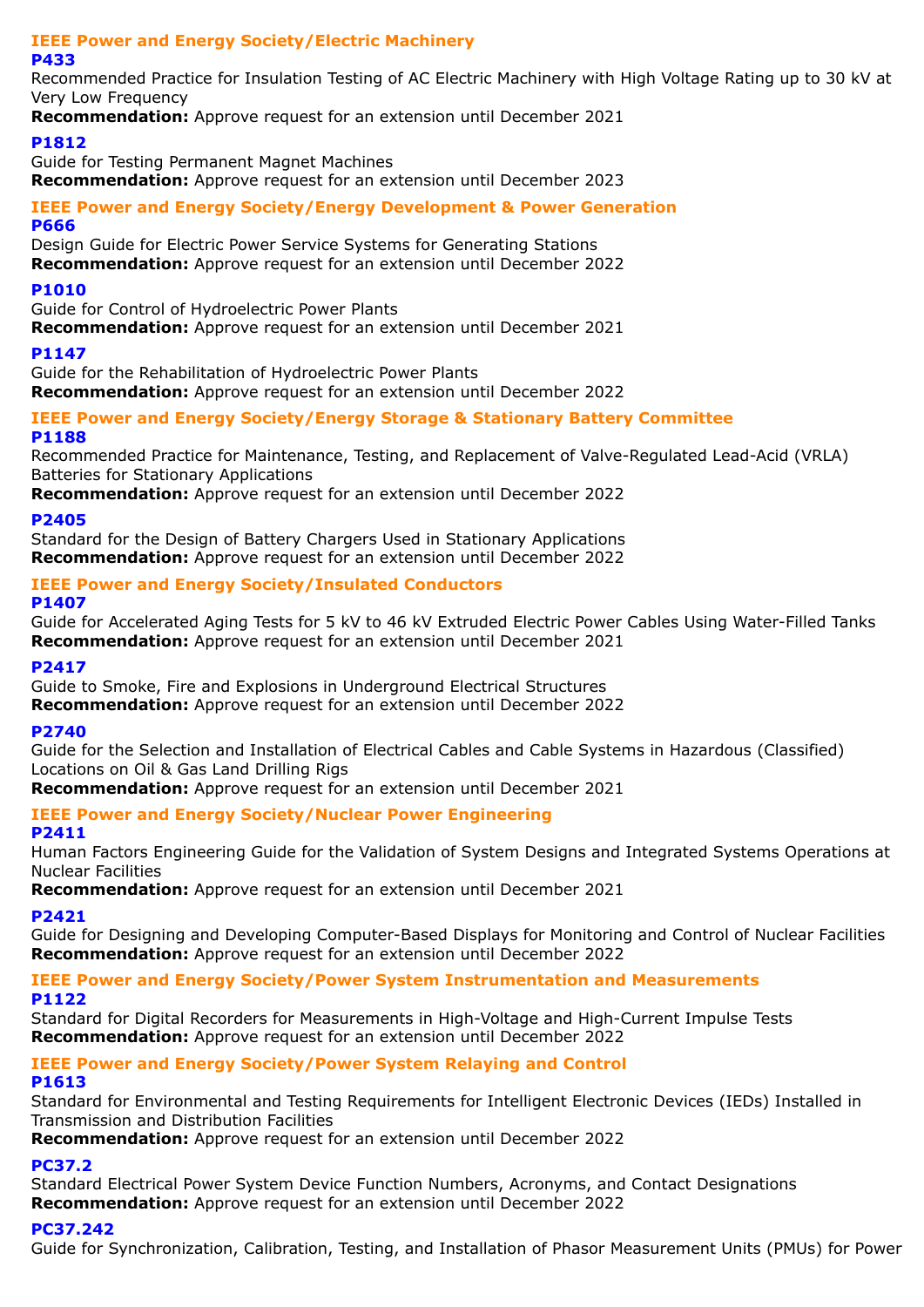System Protection and Control **Recommendation:** Approve request for an extension until December 2021

### **IEEE Power and Energy Society/Surge Protective Devices/High Voltage PC62.22**

Guide for the Application of Metal-Oxide Surge Arresters for Alternating-Current Systems **Recommendation:** Approve request for an extension until December 2022

### **PC62.82.2**

Guide for the Application of Insulation Coordination **Recommendation:** Approve request for an extension until December 2021

### **IEEE Power and Energy Society/Surge Protective Devices/Low Voltage PC62.42.2**

Guide for the Application of Surge-Protective Components in Surge Protective Devices and Equipment Ports - Part 2 Metal-Oxide Varistors (MOVs)

**Recommendation:** Approve request for an extension until December 2022

### **PC62.220**

Guide for the Application of Surge Protective Devices for the Smart Grid **Recommendation:** Approve request for an extension until December 2022

#### **IEEE Power and Energy Society/Switchgear P62271-37-013**

IEEE/IEC International Standard for High-Voltage Switchgear and Controlgear -- Part 37-013: Alternating-Current Generator Circuit-Breakers

**Recommendation:** Approve request for an extension until December 2022

### **IEEE Power and Energy Society/Transformers**

### **PC57.160**

Guide for the Electrical Measurement of Partial Discharges in High Voltage Bushings and Instrument Transformers **Recommendation:** Approve request for an extension until December 2022

### **PC57.164**

Guide for Establishing Short Circuit Withstand Capabilities of Liquid Immersed Power Transformers, Regulators, and Reactors

**Recommendation:** Approve request for an extension until December 2022

### **IEEE Power and Energy Society/Transmission and Distribution**

### **P516**

Guide for Maintenance Methods on Energized Power Lines

**Recommendation:** Approve request for an extension until December 2021

### **P1806**

Guide for Reliability Based Placement of Overhead and Underground Switching and Overcurrent Protection Equipment Up to and Including 38 kV

**Recommendation:** Approve request for an extension until December 2021

### **P1885**

Guide for Assessing, Measuring and Verifying Volt-Var Control Optimization on Distribution Systems **Recommendation:** Approve request for an extension until December 2021 (8 approve, 0 disapprove, 1 abstain [Hiertz])

### **IEEE-SASB Coordinating Committees/SCC14 - Quantities, Units, and Letter Symbols P1541**

Standard for Prefixes for Binary Multiples **Recommendation:** Approve request for an extension until December 2021

### **IEEE-SASB Coordinating Committees/SCC20 - Test and Diagnosis for Electronic Systems**

### **P1641**

Standard for Signal and Test Definition

**Recommendation:** Approve request for an extension until December 2022

## **IEEE-SASB Coordinating Committees/SCC39 - International Committee on Electromagnetic Safety**

### **P63195-1**

Measurement procedure for the assessment of power density of human exposure to radio frequency fields from wireless devices operating in close proximity to the head and body - Frequency range of 6 GHz to 300 GHz **Recommendation:** Approve request for an extension until December 2021

### **New PARs**

#### **IEEE Communications Society/Power Line Communications P1901b**

Standard for Broadband over Power Line Networks: Medium Access Control and Physical Layer Specifications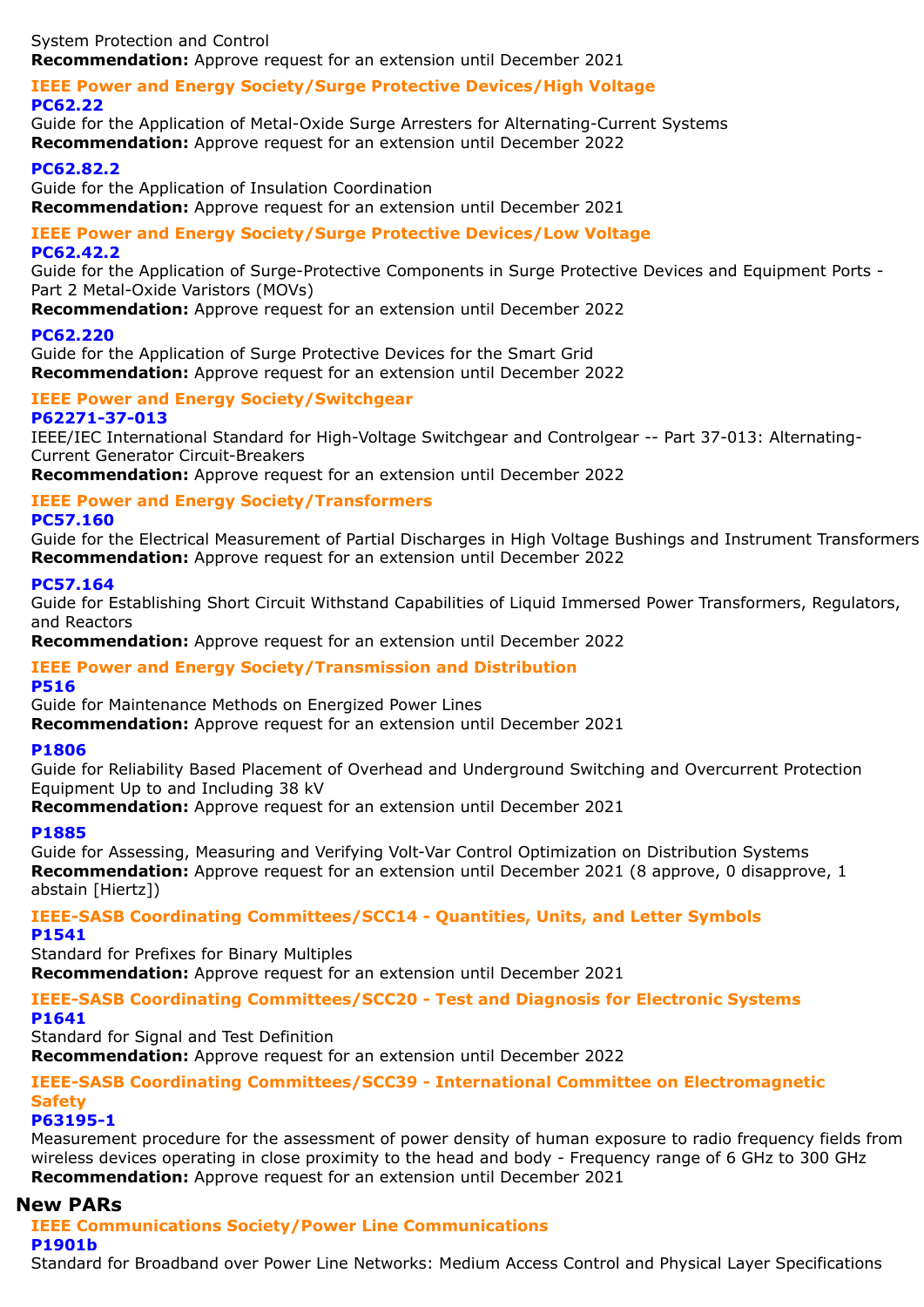Amendment: Enhancements for Authentication and Authorization **Recommendation:** Approve new PAR until December 2024

#### **IEEE Computer Society/Data Compression Standards Committee P2941**

Standard for Artificial Intelligence (AI) Model Representation, Compression, Distribution and Management **Recommendation:** Approve new PAR until December 2024 (6 approve, 0 disapprove, 4 abstain [Fathy, Hiertz, Lu, Niu])

## **IEEE Computer Society/LAN/MAN Standards Committee**

### **P802.1ASdn**

Standard for Local and Metropolitan Area Networks - Timing and Synchronization for Time-Sensitive Applications

Amendment: YANG Data Model

**Recommendation:** Approve new PAR until December 2024

### **P802.11bf**

Standard for Information Technology -- Telecommunications and Information Exchange Between Systems Local and Metropolitan Area Networks -- Specific Requirements - Part 11: Wireless LAN Medium Access Control (MAC) and Physical Layer (PHY) Specifications

Amendment: Enhancements for Wireless Local Area Network (WLAN) Sensing

**Recommendation:** Approve new PAR until December 2024

### **P802.15.4-2020/Cor 2**

Standard for Low-Rate Wireless Networks - Corrigendum 2:Correction of errors preventing backward compatibility

**Recommendation:** Approve new PAR until December 2024

### **P802.15.7a**

Standard for Local and Metropolitan Area Networks - Part 15.7: Short-Range Optical Wireless Communications Amendment: Higher Speed, Longer Range Optical Camera Communication (OCC) **Recommendation:** Approve new PAR until December 2024

#### **IEEE Computer Society/Learning Technology P2247.4**

Recommended Practice for Ethically Aligned Design of Artificial Intelligence (AI) in Adaptive Instructional Systems **Recommendation:** Approve new PAR until December 2024

### **P2961**

Guide for an Architectural Framework and Application for Collaborative Edge Computing **Recommendation:** Approve new PAR until December 2024

### **IEEE Computer Society/Smart Manufacturing Standards Committee**

### **P2806.1**

Standard for Connectivity Requirements of Digital Representation for Physical Objects in Factory Environments **Recommendation:** Approve new PAR until December 2024

### **P2934**

Standard for Logistics Operation Process in a Smart Factory **Recommendation:** Approve new PAR until December 2024

### **P2959**

Standard for Technical Requirements of Standard-Oriented Knowledge Graphs **Recommendation:** Approve new PAR until December 2024

## **IEEE Computer Society/Software & Systems Engineering Standards Committee**

**P24748-6**

Systems and Software Engineering — Life Cycle Management — Part 6: Systems and Software Integration **Recommendation:** Approve new PAR until December 2024

#### **IEEE Computer Society/Standards Activities Board P2807.3**

Guide for Electric-Power-Oriented Knowledge Graph **Recommendation:** Approve new PAR until December 2024

### **P2874**

Standard for Spatial Web Protocol, Architecture and Governance **Recommendation:** Approve new PAR until December 2024

### **P2937**

Standard for Performance Benchmarking for AI Server Systems **Recommendation:** Approve new PAR until December 2024 (9 approve, 0 disapprove, 1 abstain [Lu])

### **P2946**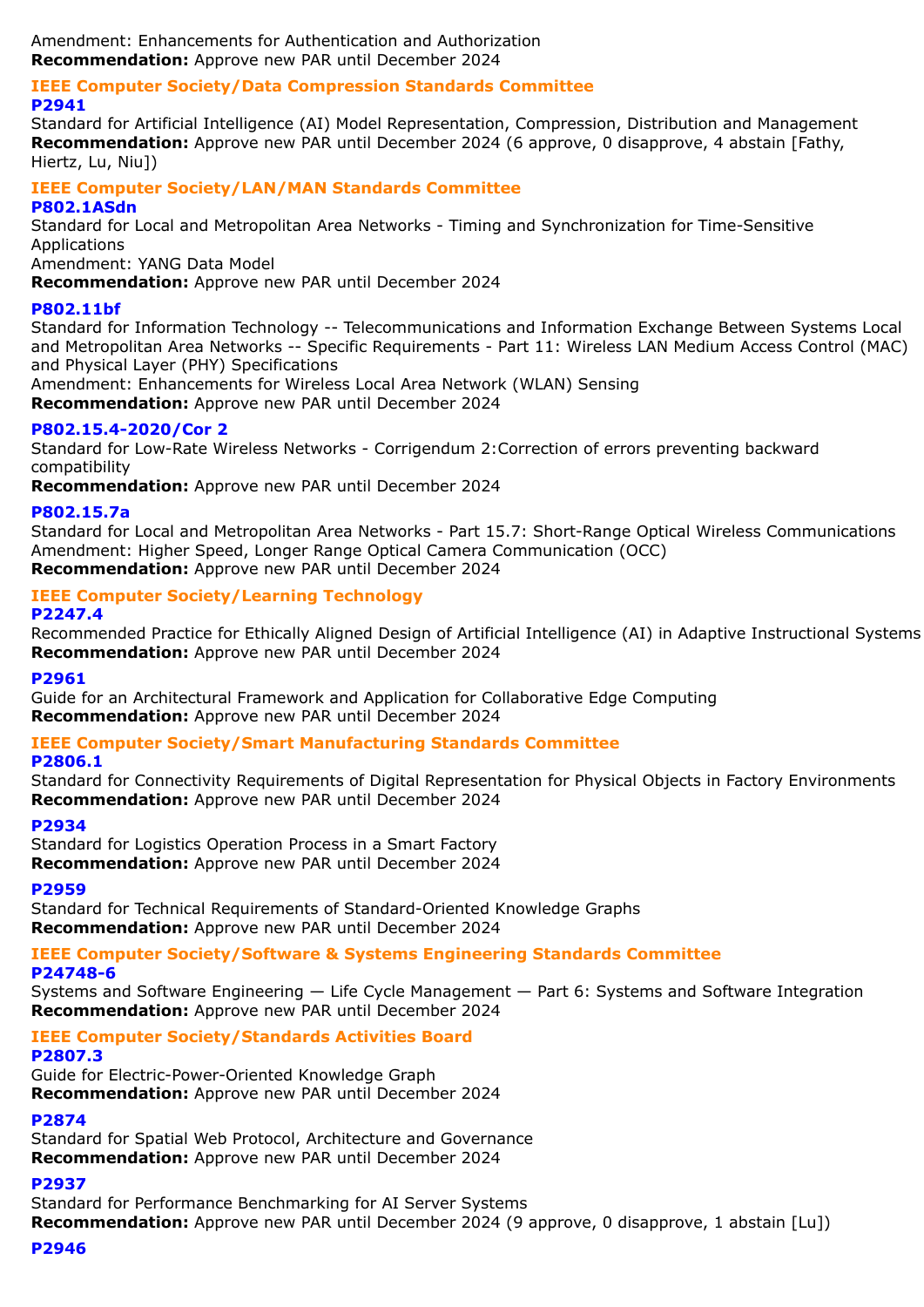Guide for Electronic Sports (Esports) Integrity **Recommendation:** Approve new PAR until December 2024

### **P2947**

Guide for Broadcasting Electronic Sports (Esports) Events **Recommendation:** Approve new PAR until December 2024

### **P2948**

Standard for Framework and Definitions for Cloud Gaming **Recommendation:** Approve new PAR until December 2024

## **P2949**

Recommended Practice for the Evaluation of Cloud Gaming User Experiences **Recommendation:** Approve new PAR until December 2024

### **P2957**

Standard for a Reference Architecture for Big Data Governance and Metadata Management **Recommendation:** Approve new PAR until December 2024

### **P2963**

Data Formats for Smart Legal Contracts **Recommendation:** Approve new PAR until December 2024

### **P3079.1**

Motion to Photon (MTP) Latency in Virtual Environments **Recommendation:** Approve new PAR until December 2024

### **P3079.2**

Mixed Reality (MR) Standard Framework for Motion Learning **Recommendation:** Approve new PAR until December 2024

### **IEEE Computer Society/Test Technology**

### **P2929**

Standard for System-level State Extraction for Functional Validation and Debug **Recommendation:** Approve new PAR until December 2024

### **IEEE Consumer Electronics Society/Smart Devices Standards Committee P2951**

Technical Requirements and Evaluation Methods for Intelligent Levels of Smart Home Devices **Recommendation:** Approve new PAR until December 2024

### **P2953**

Standard for Technical Requirements for Industrial Smart Terminal Devices **Recommendation:** Defer new PAR until the next NesCom meeting to provide time for comments to be resolved. (6 approve, 0 disapprove, 4 abstain [Lu, Wang, Wei, Zhong])

### **IEEE Consumer Electronics Society/Standards Committee**

### **P2861.2**

Standard for Mobile Gaming Systems Integration Framework **Recommendation:** Approve new PAR until December 2024

### **P2861.3**

Standard for Haptic Interface Enhancement for Mobile Gaming **Recommendation:** Approve new PAR until December 2024

### **P2952**

Standard for Secure Computing Based on Trusted Execution Environment **Recommendation:** Approve new PAR until December 2024

### **IEEE Consumer Electronics Society/Virtual Reality and Augmented Reality Standards Committee P2048.101**

Standard for Augmented Reality on Mobile Devices: General Requirements for Software Framework, Components, and Integration

**Recommendation:** Approve new PAR until December 2024 (9 approve, 0 disapprove, 1 abstain [Hiertz])

### **IEEE Engineering in Medicine and Biology Society/IEEE 11073 Standards Committee P11073-20601a**

Health Informatics -- Personal Health Device Communication - Part 20601: Application Profile - Optimized Exchange Protocol Amendment

**Recommendation:** Approve new PAR until December 2024 (9 approve, 0 disapprove, 1 recuse [Zhong])

### **IEEE Industry Applications Society/Industrial Power Conversion Systems Department P2943**

Energy Efficiency Test Methods for Three-Phase Variable Frequency Drive Systems **Recommendation:** Approve new PAR until December 2024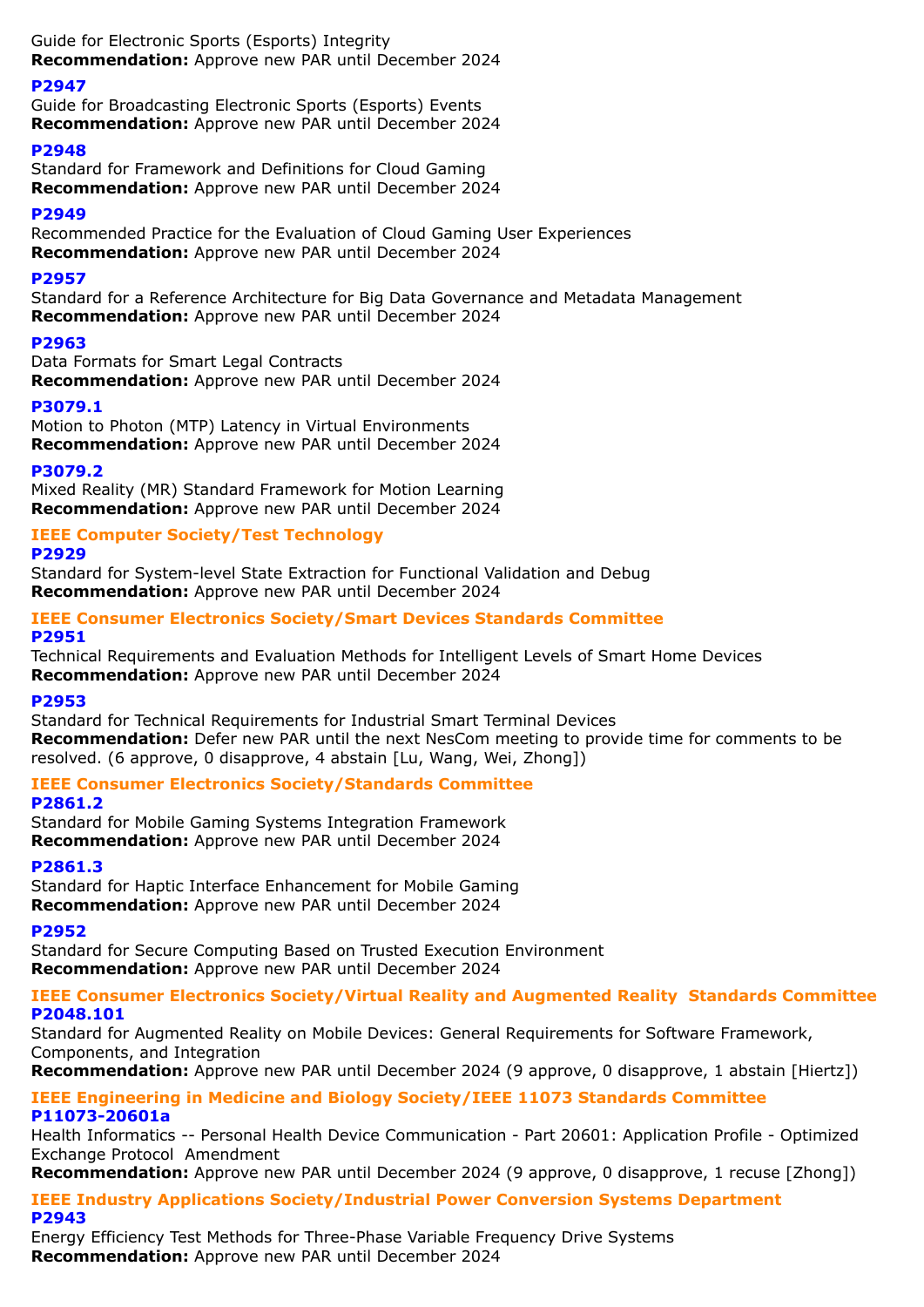### **P2964**

Standard for Datasheet Parameters and Tests for Integrated Gate Drivers **Recommendation:** Approve new PAR until December 2024

**IEEE Industry Applications Society/Petroleum & Chemical Industry P80005-1a**

Utility Connections in Port -- Part 1: High Voltage Shore Connection (HVSC) Systems -- General Requirements Amendment 1 to IEC/IEEE 80005-1 ED2

**Recommendation:** Approve new PAR until December 2024

#### **IEEE Instrumentation and Measurement Society/TC9 - Sensor Technology P1588a**

Standard for a Precision Clock Synchronization Protocol for Networked Measurement and Control Systems Amendment: Enhancements for Best Master Clock Algorithm (BMCA) Mechanisms **Recommendation:** Approve new PAR until December 2024

### **P1588b**

Standard for a Precision Clock Synchronization Protocol for Networked Measurement and Control Systems Amendment: Addition of Precision Time Protocol (PTP) mapping for transport over Optical Transport Network (OTN)

**Recommendation:** Approve new PAR until December 2024

### **P1588c**

Standard for a Precision Clock Synchronization Protocol for Networked Measurement and Control Systems Amendment: Clarification of Terminology

**Recommendation:** Approve new PAR until December 2024

### **P1588d**

Standard for a Precision Clock Synchronization Protocol for Networked Measurement and Control Systems Amendment: Guidelines for selecting and operating a Key Management System **Recommendation:** Approve new PAR until December 2024

### **P1588e**

Standard for a Precision Clock Synchronization Protocol for Networked Measurement and Control Systems Amendment: MIB and YANG Data Models

**Recommendation:** Approve new PAR until December 2024

### **P1588f**

Standard for a Precision Clock Synchronization Protocol for Networked Measurement and Control Systems Amendment: Enhancements for latency and/or asymmetry calibration **Recommendation:** Approve new PAR until December 2024

### **IEEE Power and Energy Society/Analytic Methods for Power Systems**

### **P2882**

Guide for Validation of Software Models of Renewable and Conventional Generators for Power System Studies **Recommendation:** Approve new PAR until December 2024

#### **IEEE Power and Energy Society/Energy Storage & Stationary Battery Committee P2962**

Recommended Practice for the Installation, Operation, Maintenance, Testing, and Replacement of Li-ion Batteries in Stationary Applications

**Recommendation:** Approve new PAR until December 2024

#### **IEEE Power and Energy Society/Power System Instrumentation and Measurements P2960**

Guide for Testing Equipment for Direct Current Electrical Energy Meters **Recommendation:** Approve new PAR until December 2024

## **IEEE Power and Energy Society/Surge Protective Devices/Low Voltage**

### **PC62.43.1a**

Guide for Surge Protectors and Surge Protective Circuits Used in Information and Communication Technology Circuits (ICT), Including Smart Grid--Part 1 Applications

Amendment: PC62.43.1™ Draft Guide for Surge Protectors and Surge Protective Circuits Used in Information and Communication Technology Circuits (ICT), Including Smart Grid—Part 1 Applications **Recommendation:** Approve new PAR until December 2024

### **IEEE Power and Energy Society/Switchgear PC37.20.7-2017/Cor 1**

Guide for Testing Switchgear Rated Up to 52 kV for Internal Arcing Faults - Corrigendum 1: IEEE Guide for Testing Switchgear Rated Up to 52 kV for Internal Arcing Faults - Corrigendum 1 **Recommendation:** Approve new PAR until December 2024

**PC37.30.7**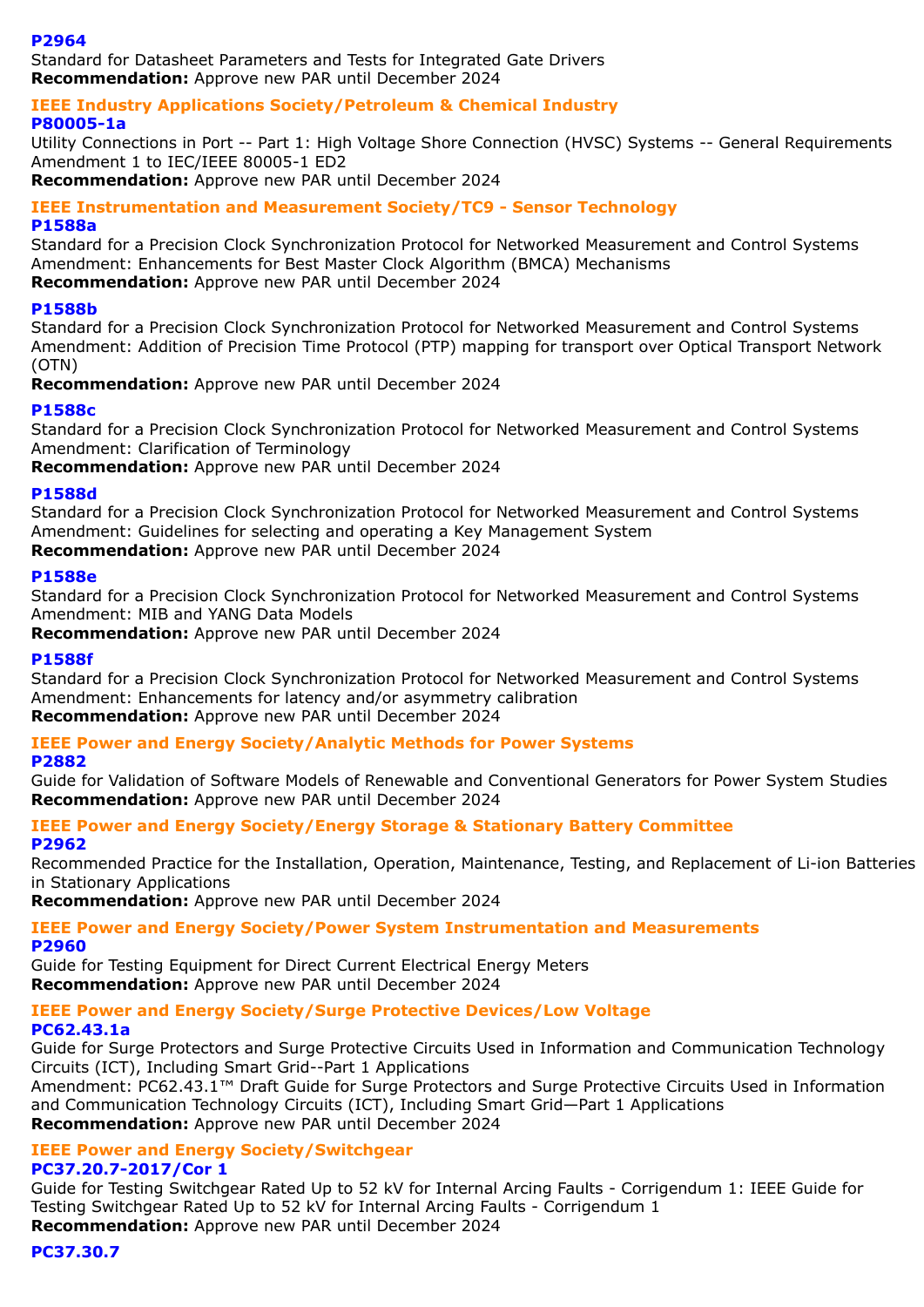Standard Requirements for High-Voltage Air Switches Rated Above 1000 Vdc **Recommendation:** Approve new PAR until December 2024

#### **IEEE Power and Energy Society/Transmission and Distribution P2030.13**

Guide for Electric Transportation Fast Charging Station Management System Functional Specification **Recommendation:** Approve new PAR until December 2024

### **P2938**

Guide for Economic Loss Evaluation of Sensitive Industrial Customers Caused by Voltage Sags **Recommendation:** Approve new PAR until December 2024

### **P2939**

Guide for the Joint Use of Electric Power Transmission & Distribution (T&D) Facilities and Equipment **Recommendation:** Approve new PAR until December 2024

### **P2954**

Recommended Practice for Overhead Transmission Line Design **Recommendation:** Approve new PAR until December 2024

### **IEEE Robotics and Automation Society/Standing Committee for Standards**

**P2940**

Standard for Measuring Robot Agility **Recommendation:** Approve new PAR until December 2024

### **IEEE SA Board of Governors/Corporate Advisory Group**

### **P2950**

Electric Traction System for High Speed Electric Multiple Units (EMUs) **Recommendation:** Approve new PAR until December 2024

### **P2956**

Test Method for Surface Transfer Impedance of Shielded Power Cables and Connectors for Rail Vehicles **Recommendation:** Approve new PAR until December 2024

### **IEEE Sensors Council/Standards Committee**

### **P2520.1**

Standard for Baseline Performance for Odor Analysis Devices and Systems **Recommendation:** Approve new PAR until December 2024

### **P2520.2.1**

Standard for Machine Olfaction Devices and Systems Used for General Outdoor Odor Monitoring **Recommendation:** Approve new PAR until December 2024

### **P2520.2.2**

Standard for Landfill Odor Monitoring Devices and Systems **Recommendation:** Approve new PAR until December 2024

### **P2520.3.1**

Standard for Machine Olfaction Devices and Systems Used in General Indoor Air Quality Monitoring **Recommendation:** Approve new PAR until December 2024

### **P2520.4.1**

Standard for Performance of Machine Olfaction Devices and Systems for Chemical Manufacture **Recommendation:** Approve new PAR until December 2024

#### **IEEE Vehicular Technology Society/Automated Vehicles Standards Committee P2936**

Standard for Test Methods of Automotive Lidar Performance **Recommendation:** Approve new PAR until December 2024

#### **IEEE-SASB Coordinating Committees/SCC39 - International Committee on Electromagnetic Safety**

### **P62704-2a**

Standard for Determining the Peak Spatial-Average Specific Absorption Rate (SAR) in the Human Body from Wireless Communications Devices, 30 MHz to 6 GHz -- Part 2: Specific Requirements for Finite Difference Time Domain (FDTD) Modelling of Exposure from Vehicle Mounted Antennas Amendment 1

**Recommendation:** Approve new PAR until December 2024

### **PARs for the Revision of Standards**

**IEEE Communications Society/Standards Development Board P269**

Standard for Evaluating Electroacoustic Performance of Communication Devices **Recommendation:** Approve PAR for the revision of a standard until December 2024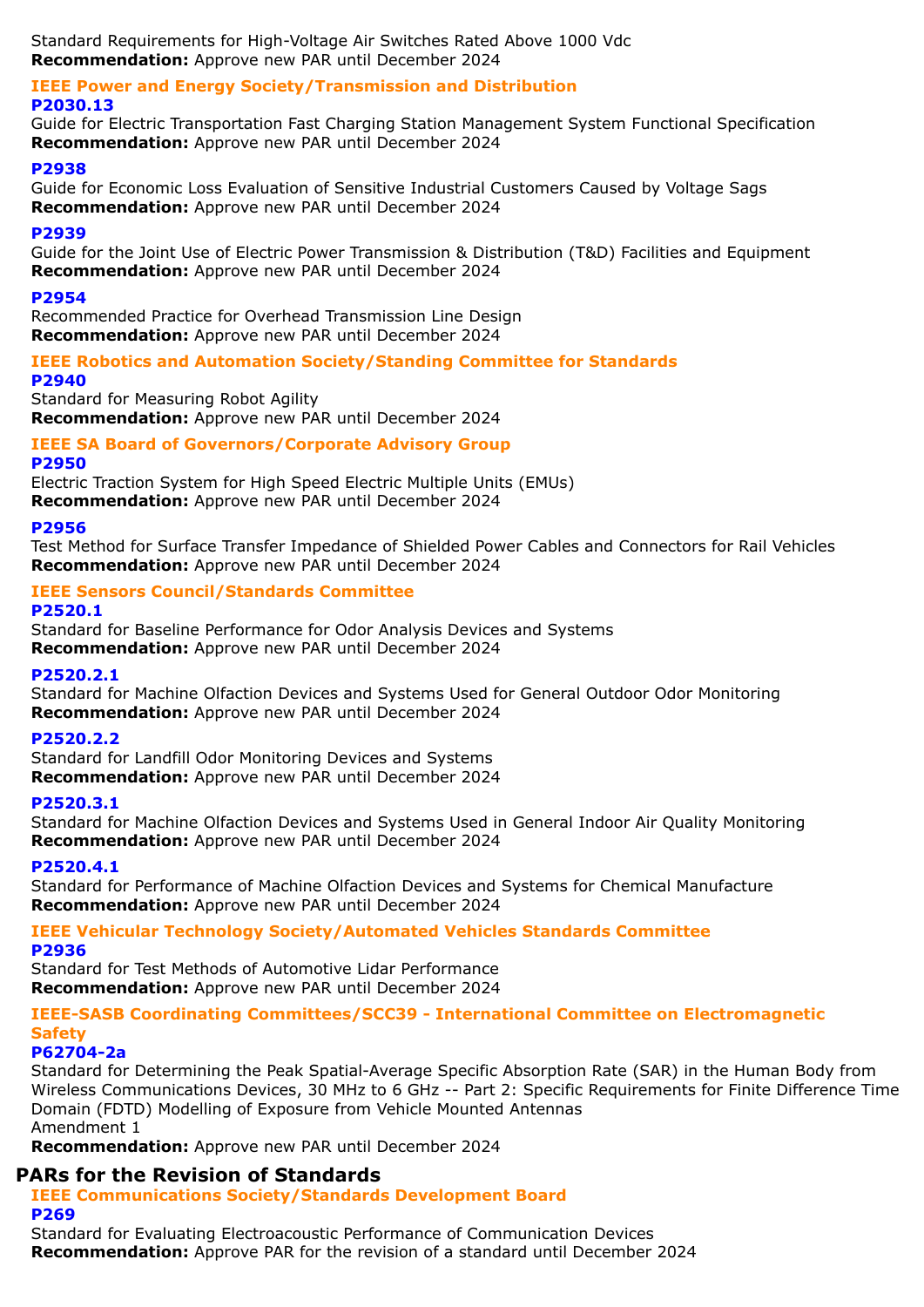#### **IEEE Computer Society/LAN/MAN Standards Committee P802.3**

Standard for Ethernet **Recommendation:** Approve PAR for the revision of a standard until December 2024

### **IEEE Computer Society/Microprocessor Standards Committee**

### **P1394**

Standard for a High-Performance Serial Bus **Recommendation:** Approve PAR for the revision of a standard until December 2024 (8 approve, 0 disapprove, 2 abstain [Fathy, Hiertz])

### **IEEE Computer Society/Software & Systems Engineering Standards Committee P15288**

Systems and Software engineering -- System Life Cycle Processes

**Recommendation:** Approve PAR for the revision of a standard until December 2024

### **P23026**

Systems and Software Engineering -- Engineering and Management of Websites for Systems, Software, and Services Information

**Recommendation:** Approve PAR for the revision of a standard until December 2024

### **P26531**

Systems and Software Engineering -- Content Management for Product Life Cycle, User, and Service Management Documentation

**Recommendation:** Approve PAR for the revision of a standard until December 2024

#### **IEEE Computer Society/Test Technology P1149.4**

Standard for a Mixed-Signal Test Bus

**Recommendation:** Approve PAR for the revision of a standard until December 2024

### **P1581**

Standard for Static Component Interconnection Test Protocol and Architecture **Recommendation:** Approve PAR for the revision of a standard until December 2024

### **IEEE Power and Energy Society/Insulated Conductors**

**P1300**

Guide for Cable Connections for Gas-Insulated Substations

**Recommendation:** Approve PAR for the revision of a standard until December 2024

### **P1493**

Guide for the Evaluation of Solvents Used for Cleaning Electrical Cables and Accessories **Recommendation:** Approve PAR for the revision of a standard until December 2024

## **IEEE Power and Energy Society/Power System Relaying and Control**

### **PC37.90.1**

Standard for Relays, Relay Systems, and Control Devices used for Protection and Control of Electric Power Apparatus-Surge Withstand Capability (SWC) and Electrical Fast Transient (EFT) Requirements and Tests **Recommendation:** Approve PAR for the revision of a standard until December 2024

### **PC37.90.3**

Standard Electrostatic Discharge Tests for Protective Relays **Recommendation:** Approve PAR for the revision of a standard until December 2024

### **PC37.95**

Guide for Protective Relaying of Utility-Consumer Interconnections **Recommendation:** Defer PAR for the revision of a standard until the next NesCom meeting based on lack of replies by the Chair.

### **PC37.113**

Guide for Protective Relay Applications to Transmission Lines **Recommendation:** Approve PAR for the revision of a standard until December 2024

### **PC37.114**

Guide for Determining Fault Location on AC Transmission and Distribution Lines **Recommendation:** Approve PAR for the revision of a standard until December 2024

#### **IEEE Power and Energy Society/Switchgear PC37.20.7**

Guide for Testing Switchgear Rated Up to 52 kV for Internal Arcing Faults **Recommendation:** Approve PAR for the revision of a standard until December 2024

### **PC37.23**

Standard for Metal-Enclosed Bus